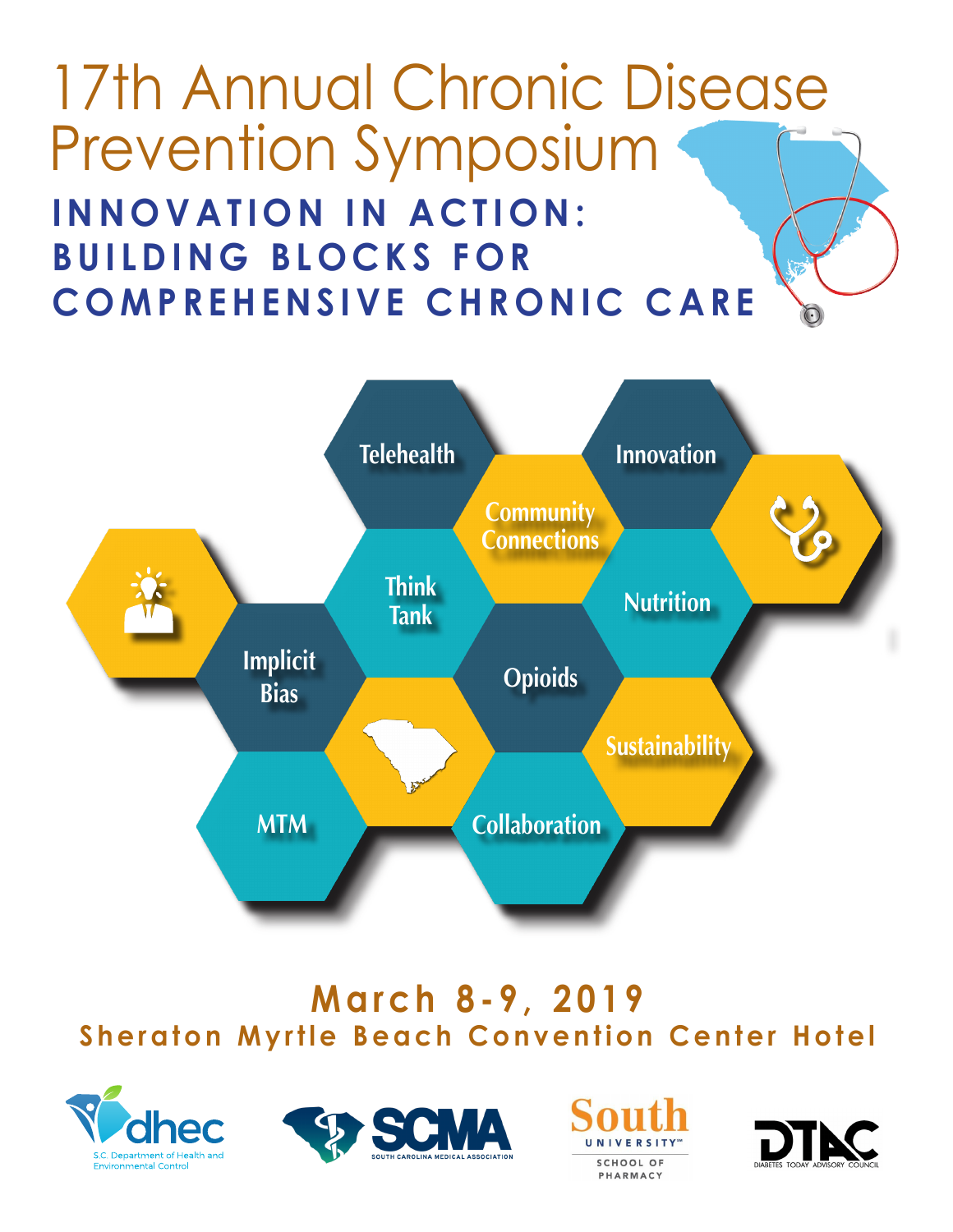## **Statement of Purpose**

To address building care coordination models to prevent and control chronic disease and eliminate health disparities.

## **CDC Disclosure**

*Funding for this conference was made possible [in part] by [1NU58DP006533 and 1NU58DP006616] from the Centers for Disease Control and Prevention (CDC). The views expressed in written conference materials or publications and by speakers and moderators do not necessarily reflect the official policies of the Department of Health and Human Services; nor does mention of trade names, commercial practices, or organizations imply endorsement by the U.S. Government.*

# **American With Disabilities Act**

It is the policy of the South Carolina Department of Health and Environmental Control not to discriminate against persons based on disabilities. If you feel you need assistance to fully participate in this continuing education activity, notify the conference registration desk.

# **Sponsoring Organizations**

The Chronic Disease Prevention Symposium is presented by the South Carolina Department of Health and Environmental Control, the South Carolina Medical Association, the Diabetes Today Advisory Council and the South University School of Pharmacy.

# **Symposium Materials**

Speaker presentations are available at chronicdiseasesymposium.org. Updated presentations will be available after the symposium on the same site.



# **Continuing Education Credit Designations**

## **Physicians**

This activity has been planned and implemented in accordance with the accreditation requirements and policies of the Accreditation Council for Continuing Medical Education (ACCME) through the joint providership of the SC Medical Association and the SC Department of Health and Environmental Control. The SC Medical Association is accredited by the ACCME to provide continuing medical education for physicians. The SC Medical Association designates this "live activity" for a maximum of 8.0 AMA PRA Category 1 Credit(s)™. Physicians should only claim credit commensurate with the extent of their participation in the activity. The CME Committee approved for .50 Controlled Substance Training (CST) credit for the session titled – *Staying Compliant with DEA Regulation: Procedures for Handling Controlled Substance*.

### **Nurses**

Eight (8) nursing contact hours will be awarded.

### **Registered Dietitians**

This program provides a total of nine (8) contact hours.

### **Social Workers**

South Carolina Department of Health and Environmental Control is approved by the South Carolina Board of Social Work Examiners to provide continuing education contact hours for social workers. This activity is approved for general contact hours for social workers.

### **Certified Education Specialists (CHES/MCHES)**

This program provides a total of 8.0 CHES Category I CECH and 7.0 MCHES Category I CECH.

## **Pharmacists**

The South University School of Pharmacy is accredited by the Accreditation



Council for Pharmacy Education (ACPE as a provider of Continuing Pharmacy Education). An application has been made for CEU hours. Attendance must be acknowledged at the registration desk upon arrival each day. Instructions will be provided on how to evaluate the program online and then print the CE statement. A complete list of learning objectives and ACPE

numbers will be provided in the handout material. A certificate will be provided at the completion of the program evaluation.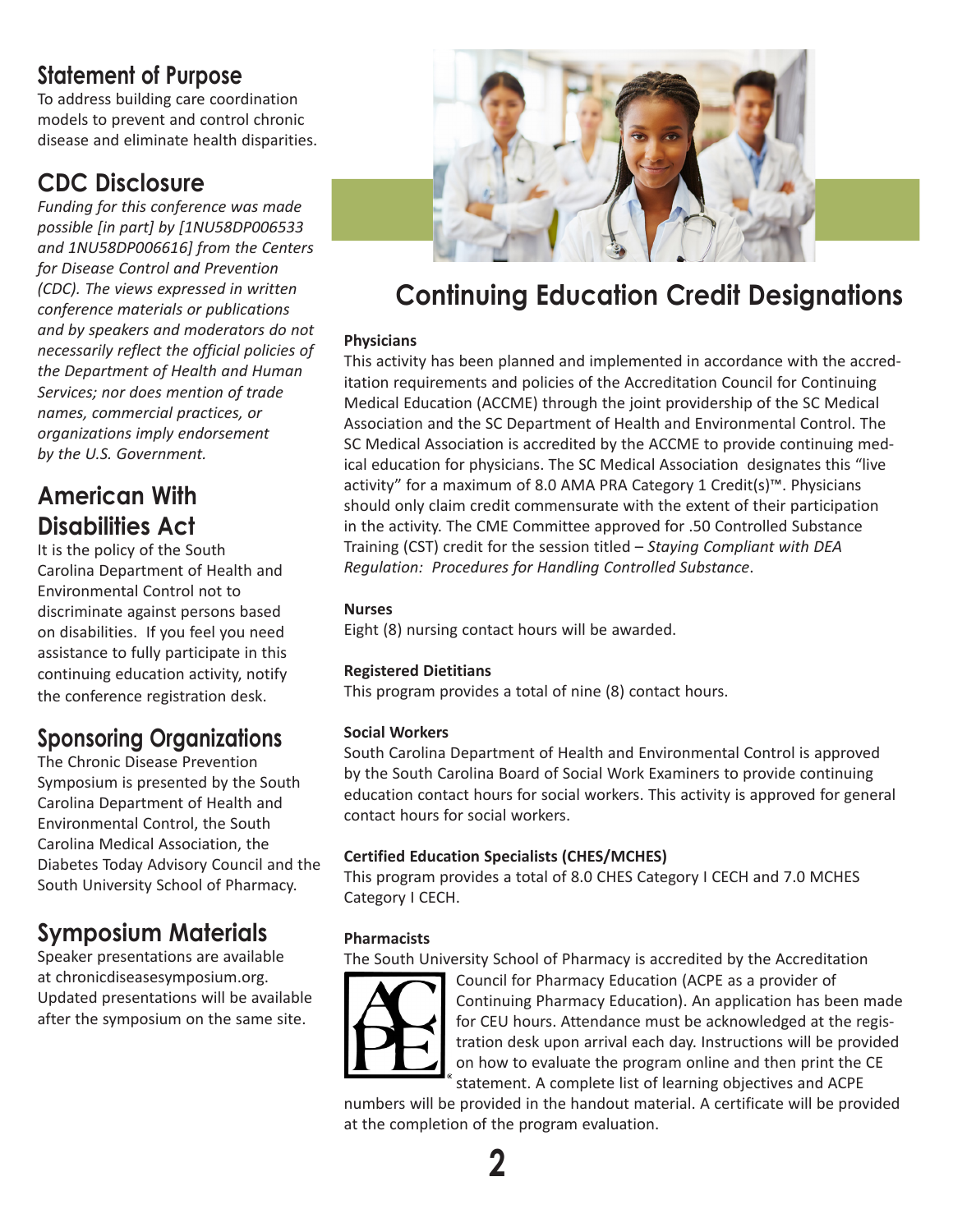# **Symposium Session Objectives**

#### **Hope, Fear & the Secret Life of Bees**

During this interactive session, participants will explore why they are in the health care field. They will exchange professional experience and provide practical advice with colleagues. Participants should leave the session with a renewed sense of the potential impact they can have on their patients and peers.

#### **Innovation in Action: Taking a Team Based Approach to Implementing Hypertension Guidelines**

Participants in this session will be able to describe the excess burden of risk to the population in the Southeast due to hypertension and diabetes. This session will focus on the risk and evidence-based approach for target blood pressure treatment levels and management, and prevention strategies for the southeastern United States.

#### **The Foundation: Implementing the 2019 Standards of Medical Care in Diabetes**

This session will provide an overview of the 2019 Standards of Medical Care in Diabetes. Participants will understand the importance of ongoing patient self-management education in preventing and reducing diabetes related long-term complications.

#### **Hypertension and Chronic Disease Prevention**

This session will highlight the risk factors and recommendations for key treatable risk factor for cardiovascular disease. It will focus on reporting on understudied subpopulations and how participants can improve awareness, treatment, and control of hypertension.

#### **The Cinder Block: Implicit Bias**

At the end of this session, participants will be able to define implicit bias and its influence on health care treatment and diagnosis. Tools will be shared to assess implicit bias in the health care setting.

#### **The Mortar: Improving Patient Outcomes Through Quality Improvement - A Case Study**

This session will help healthcare providers and healthcare facilities implement the evidence-based diabetes guidelines to improve the delivery of effective preventive health care services and promote preventive behaviors to prevent diabetes, its complications and disabilities, and the burden associated with the disease.

#### **Innovative Approaches to Making Community Clinical Linkages Work**

This session focuses on the importance of clinical/community partnerships in improving health outcomes. Results from a local National Diabetes Prevention Program will be used to demonstrate how partnerships are developed and result in success.

#### **Innovation in Action: Telehealth Think Tank**

This interactive session will focus on the role of telehealth in supporting chronic disease management programs. Participants will be able to identify promising practices for implementing telehealth in South Carolina. Additionally, participants will explore solutions to potential challenges associated with using telehealth as a mode for implementing DSMES and the National Diabetes Prevention Program.

#### **The Stumbling Block: Health Literacy**

This session will explore the relationship between health literacy and health equity. Research-based approaches to addressing disparities through language and literacy at the local and systems levels will be discussed and shared. Participants will learn how they can make modest changes that will have impact individual and collective health outcomes.

#### **Nutrition: A Building Block for Chronic Disease Prevention**

This session will focus on the importance of incorporating evidence-based and realistic nutrition practice in health care settings. Participant will learn practical nutrition interventions that can be used to prevent and or manage chronic disease.

#### **National Diabetes Prevention Program (NDPP) Demonstration Project: Increasing Clinical Referrals**

This session will focus on the YMCA and the CDC initiative to increase physician screening, testing and referral project. Additionally, the presenters will share how the American Medical Association improved physical referrals into provider-based diabetes prevention programs (DPPs), national organization with community-level DPPs, and independent community-based DPPs. Participants will learn how to implement approaches that align with the AMA Improving Health Outcomes Initiative in preventing type 2 diabetes and improving outcomes for those with this treatable condition.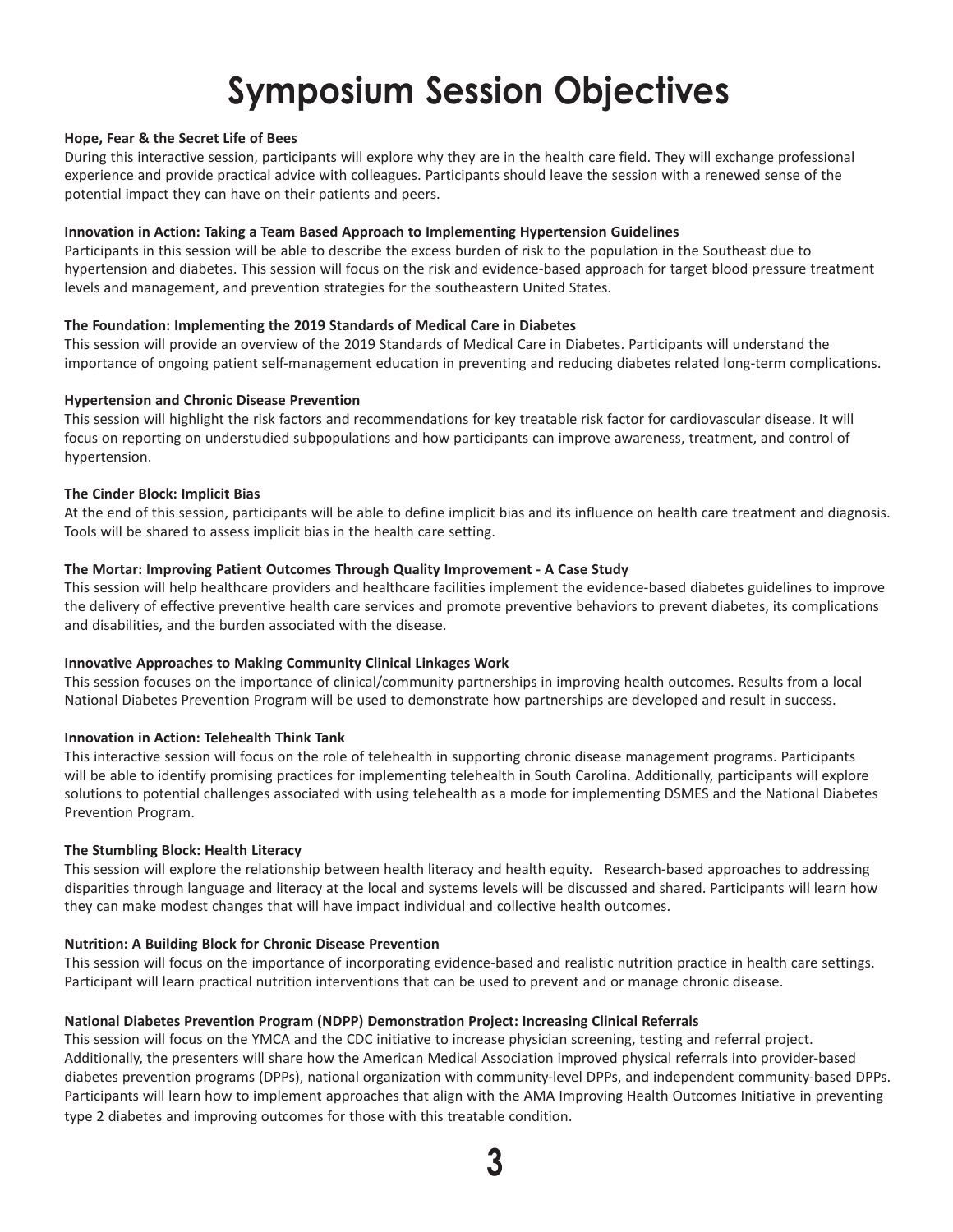# **Symposium Session Objectives (con't)**

#### **Procedures for Handling Controlled Substances**

By the end of the session, participants will be able to identify the role of the Drug Enforcement Agency related to practitioners and pharmacies and detect various methods of drug diversion. Additionally, they will learn how to ensure controlled substances prescribed/dispensed to patients are for legitimate need and appropriately documented; and how to document all controlled substance transactions appropriately. Participants will be able to explain DEA due diligence and review DEA actions for non-compliance.

#### **Sickle Cell Disease: Old Discoveries, New Concepts and Future Promise**

The presenters in this session will provide a historical overview of Sickle Cell disease and highlight some of the "game changing" and emerging interventions to improve patient outcomes. Participants will learn about emerging therapies and the need for renewed focus on adults with Sickle Cell disease.

#### **Making It Work: Chronic Health Conditions and the State Health Improvement Plan**

By the end of the session, participants will be able to align goals and strategies outlined in the Chronic Conditions priority area of the SC State Health Improvement Plan with state and local initiatives aimed at reducing chronic health conditions.

#### **Innovation in Action: Integrating Pharmacists into Primary Care Think Tank**

Participants in this interactive session will learn about and discuss the Hybrid Model of Care in primary health care settings for the management of high blood pressure, high cholesterol and diabetes. Additionally, participants will explore the economic impact of implementation, positioning them to further explore the feasibility of implementing the model in their practice.

#### **Building a Strong Foundation**

A critical component of thriving at work is remaining inspired to continue to carry out the mission and make strides toward the vision by ensuring the foundation is strong. Using the metaphor of a "foundation" – participants will explore principles and identify action steps for establishing a foundation that allows them to harness the power of their voices and to master their influence for positive and impactful outcomes.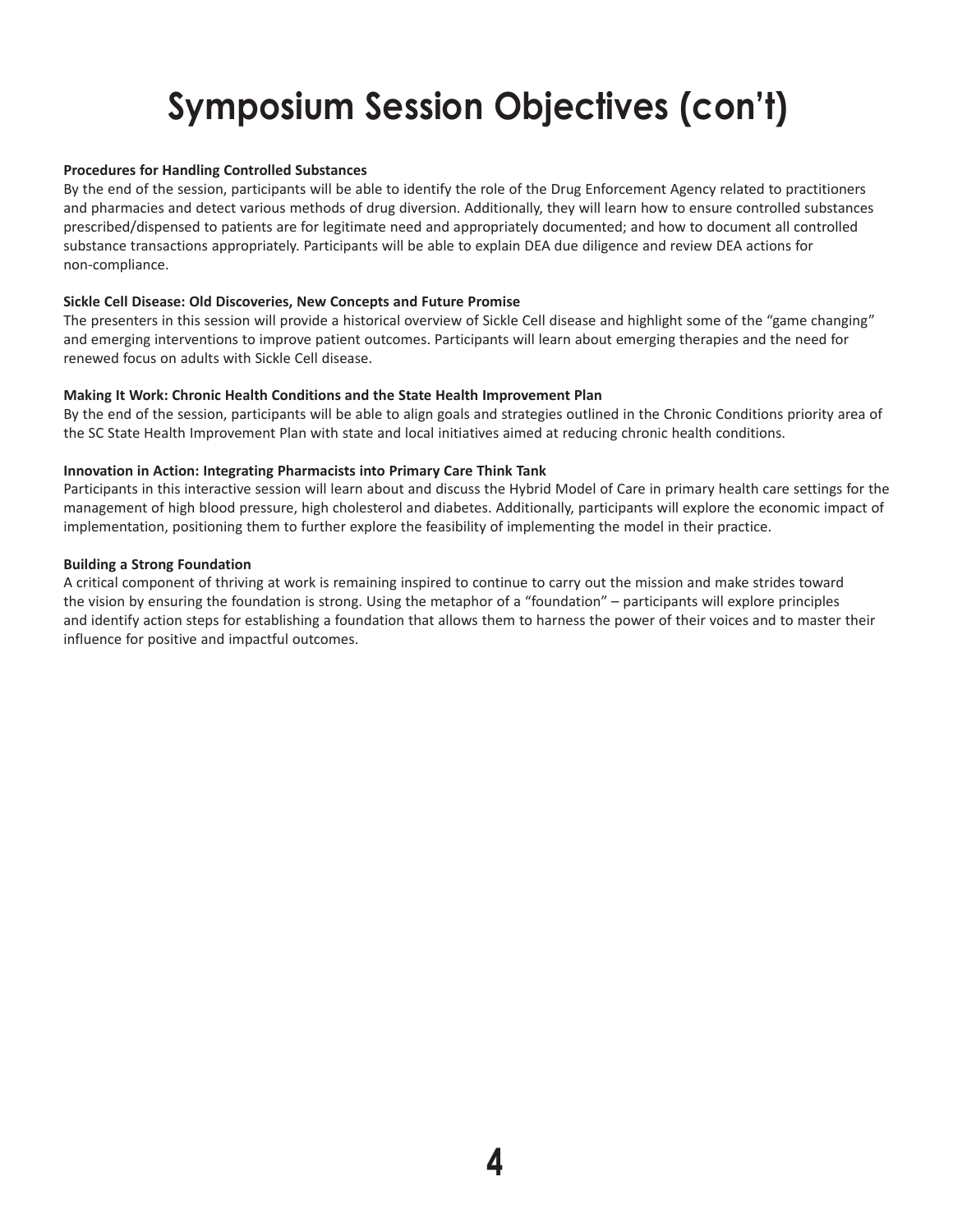# **~AGENDA~**

**17th Annual Chronic Disease Prevention Symposium Innovation in Action: Building Blocks for Comprehensive Chronic Care**

# **Friday, March 8, 2019**

| 10:00 a.m. - 10:15 a.m.<br><b>ABC Ballroom</b>       | Welcome<br>"The Building Blocks of Comprehensive Chronic Care"<br>Shauna Hicks, MHS, CHES<br>Director, Division of Diabetes and Heart Disease Management,<br>South Carolina Department of Health and Environmental Control                                                                                                                                  |
|------------------------------------------------------|-------------------------------------------------------------------------------------------------------------------------------------------------------------------------------------------------------------------------------------------------------------------------------------------------------------------------------------------------------------|
| 10:15 a.m. - 11:15 a.m.<br><b>ABC Ballroom</b>       | <b>Plenary Session I</b><br>"Hope, Fear & The Secret Life of Bees: It Takes Just One to Make an Impact"<br>Eric Rowles, President & CEO<br>Leading to Change<br>  Moderator: Deitra M. Watson, PhD, MSN, APRN-BC, CCHP                                                                                                                                      |
| 11:15 a.m. - 12:15 p.m.<br><b>ABC Ballroom</b>       | <b>Plenary Session II</b><br>"The Cinder Block: Implicit Bias"<br>Scott Porter, MD, MBA, FACS, FAOA<br>Vice President, Organizational Equity, Professor, Department of Orthopaedic<br>Surgery, Prisma Health System - Upstate<br>  Moderator: Jacqlyn Atkins, MPH, MCHES                                                                                    |
| 12:15 p.m. - 12:30 p.m.<br>(Hall of Fame, 1st Floor) | <b>Break / Exhibits</b>                                                                                                                                                                                                                                                                                                                                     |
| 12:30 p.m. - 1:45 p.m.<br><b>Ballroom D</b>          | Awards Luncheon - Moderator: Gerald Wilson, MD<br>South Carolina Medical Association,<br>Chair, Diabetes Advisory Council of South Carolina                                                                                                                                                                                                                 |
| 2:00 p.m. - 3:00 p.m.<br>Room 202-204                | <b>Concurrent Session I</b><br>"The Foundation: Implementing the 2019 Standards of Medical<br><b>Care in Diabetes"</b><br>Usah Lilavivat, MD<br>2018 Hypertension Specialist of the Year, Board Chair, Diabetes Initiative of SC<br>Internal Medicine, Carolina Diabetes & Kidney Center Sumter Medical Specialist<br>  Moderator: Courtney Brightharp, MPH |
| Room 206-208                                         | <b>Concurrent Session II</b><br>"Innovation in Action: Telehealth Think Tank"<br>Anita Longan, MS, RDN, CDE, BC-ADM, HopeHealth Diabetes & Nutrition                                                                                                                                                                                                        |
| Institute                                            | Mandy Floyd, RN, HopeHealth Diabetes & Nutrition Institute<br>Kathy Rhoad, FACHE, Director of PR and Program Development, Palmetto Care<br>Connections and Carolyn Session, HopeHealth, DSME Telehealth Participant<br>Moderator: Kristian Myers, MPH, CHES                                                                                                 |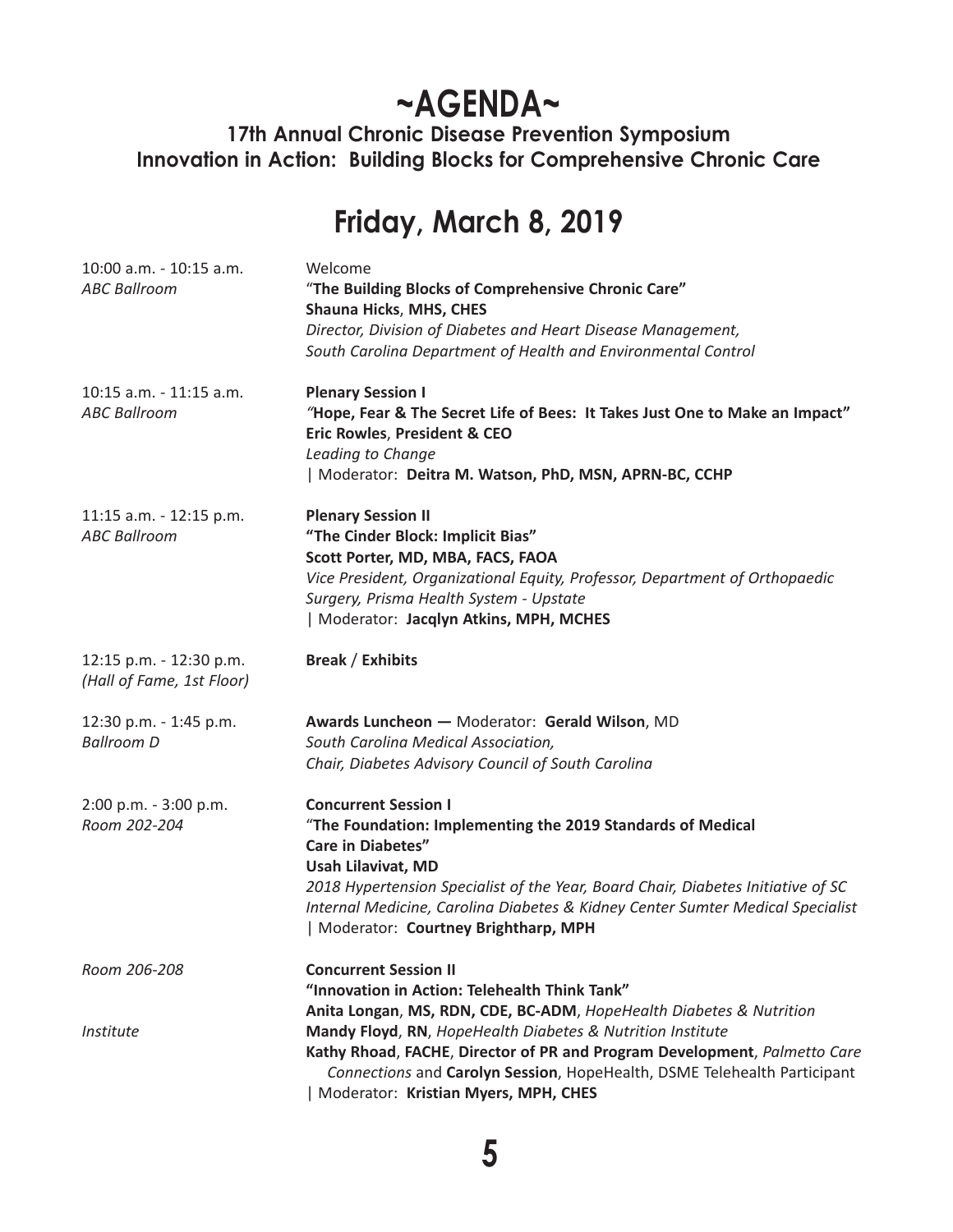| $3:15$ p.m. - 4:15 p.m.<br>Room 202-204            | <b>Concurrent Session III</b><br>"The Mortar: Improving Patient Outcomes Through Quality Improvement:<br>A Case Study"<br>Patricia Wilson Witherspoon, MD, FAAFP, Associate Professor<br>Director of Community Outreach, Department of Family and Preventive Medicine,<br>University of South Carolina School of Medicine<br>  Moderator: Ava Dean, BSN, MPH |
|----------------------------------------------------|--------------------------------------------------------------------------------------------------------------------------------------------------------------------------------------------------------------------------------------------------------------------------------------------------------------------------------------------------------------|
| Room 206-208                                       | <b>Concurrent Session IV</b><br>"Innovative Approaches to Making Community Clinical Linkages Work"<br>Michelle D. Stancil, RN, BSN, CDE<br>Manager, Diabetes Management, Prisma Health - Upstate<br>  Moderator: Emily Townsend, BS                                                                                                                          |
| <b>ABC Ballroom</b>                                | <b>Concurrent Session V</b><br>"Taking a Team Based Approach to Implementing Hypertension Guidelines"<br>Daniel T. Lackland, DrPH, FACE, FAHA, FASH<br>Professor, Department of Biometry & Epidemiology,<br><b>Medical University of South Carolina</b><br>  Moderator: Katherine Kovich Plunkett, MPH, LMSW, CHES                                           |
| 4:30 p.m. - 5:30 p.m.<br><b>ABC Ballroom</b>       | <b>Plenary Session III</b><br>"The Stumbling Block: Health Literacy"<br>Anne Marie Liebel, EdD<br><b>Health Communication Partners</b><br>  Moderator: Krystal Johnson, PhD, MA                                                                                                                                                                              |
| 5:45 p.m. - 7:00 p.m.<br><b>Ballroom D</b>         | <b>Networking Reception</b>                                                                                                                                                                                                                                                                                                                                  |
|                                                    | Saturday, March 9, 2019                                                                                                                                                                                                                                                                                                                                      |
| 8:00 a.m. - 11:00 a.m.                             | <b>Symposium Registration</b>                                                                                                                                                                                                                                                                                                                                |
| 7:15 a.m. - 8:15 a.m.<br><b>Ballroom D</b>         | <b>Breakfast</b>                                                                                                                                                                                                                                                                                                                                             |
| 7:15 a.m. - 8:25 a.m.<br>(Hall of Fame, 1st Floor) | <b>Exhibits</b>                                                                                                                                                                                                                                                                                                                                              |
| 8:30 a.m. - 9:30 a.m.<br><b>ABC Ballroom</b>       | <b>Concurrent Session VI</b><br>"Nutrition: A Building Block for Chronic Disease Prevention"<br>Phyllis Allen, MS, RD, LD<br>Director, Division of Public Health Nutrition Practice and SNAP-Ed Program<br><b>Bureau of Community Nutrition Services</b><br>South Carolina Department of Health and Environmental Control<br>  Moderator: Johnese Bostic     |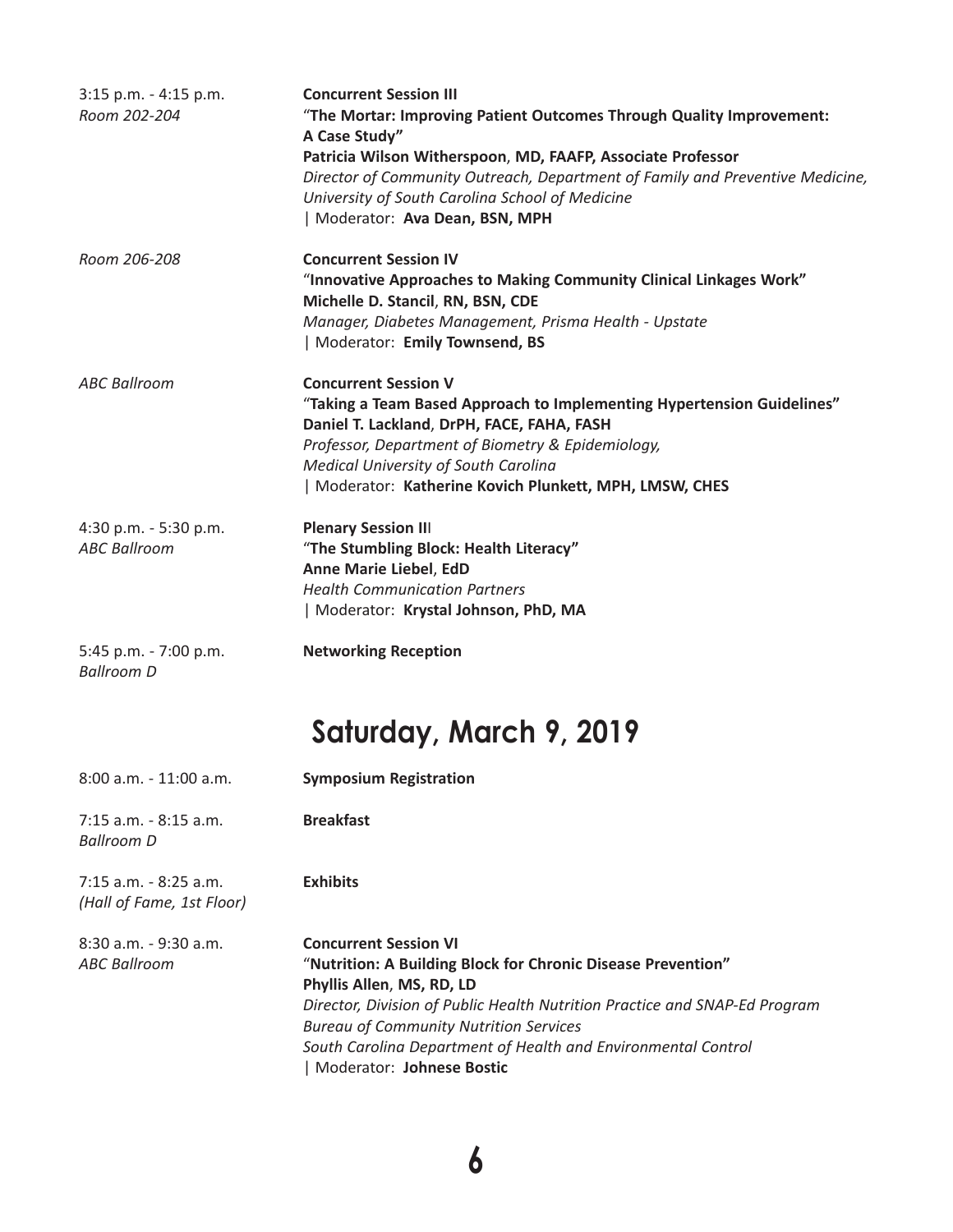| Room 206-208                                 | <b>Concurrent Session VII</b><br>"National Diabetes Prevention Program (NDPP) Demonstration Project:<br><b>Increasing Clinical Referrals"</b><br>Leighton Norvell, MPH, DTTAC Certified Lifestyle Coach<br>Joshua W. Peake, MPH, Prisma Health - Midlands, Office of Community Health<br>and Kendell K. LeBray, MPH, American Medical Association<br>  Moderator: Ava Dean, BSN, MPH |
|----------------------------------------------|--------------------------------------------------------------------------------------------------------------------------------------------------------------------------------------------------------------------------------------------------------------------------------------------------------------------------------------------------------------------------------------|
| Room 202-204                                 | <b>Concurrent Session VIII</b><br>"Innovation in Action: Integrating Pharmacists into Primary Care<br>(Think Tank)"<br>Patti Fabel, PharmD<br>Executive Director, Kennedy Pharmacy Innovation Center<br>Clinical Associate Professor<br>University of South Carolina<br>  Moderator: Michelle Harris, MFA                                                                            |
| 9:45 a.m. - 10:45 a.m<br><b>ABC Ballroom</b> | <b>Concurrent Session IX</b><br>"Sickle Cell Disease: Old Discoveries, New Concepts, and Future Promise"<br>Alan Anderson, MD<br>Pediatric Hematologist, Oncologist<br>Prisma Health<br>  Moderator: Diane Bolin, RN                                                                                                                                                                 |
| Room 202-204                                 | <b>Concurrent Session X</b><br>"Making It Work: Chronic Health Conditions and the State Health<br><b>Improvement Plan"</b><br><b>Michelle Harris, MFA</b><br>South Carolina Department of Health and Environmental Control<br>  Moderator: Cameron Mason, MPH                                                                                                                        |
| Room 206-208                                 | <b>Concurrent Session XI</b><br>"Staying Compliant with DEA Regulation: Procedures for Handling<br><b>Controlled Substances"</b><br>Debra K. Black<br><b>Diversion Group Supervisor</b><br>Drug Enforcement Agency, Columbia, SC<br>  Moderator: Sandra Jeter, MSW, LISW-AP                                                                                                          |
| 11:00 a.m. - Noon<br><b>ABC Ballroom</b>     | <b>Plenary Session IV</b><br>"Building a Strong Foundation: Your Voice Matters"<br>Katrina Spigner-Hutchins, EdD<br>President & CEO, Re-Source Solutions<br>  Moderator: Shauna Hicks, MHS, CHES                                                                                                                                                                                     |
| Noon - 12:15 p.m.                            | <b>Closing Remarks</b><br>Michele D. James, MSW<br><b>Innovations Program Manager</b><br>Division of Diabetes and Heart Disease Management<br>South Carolina Department of Health and Environmental Control                                                                                                                                                                          |

**7**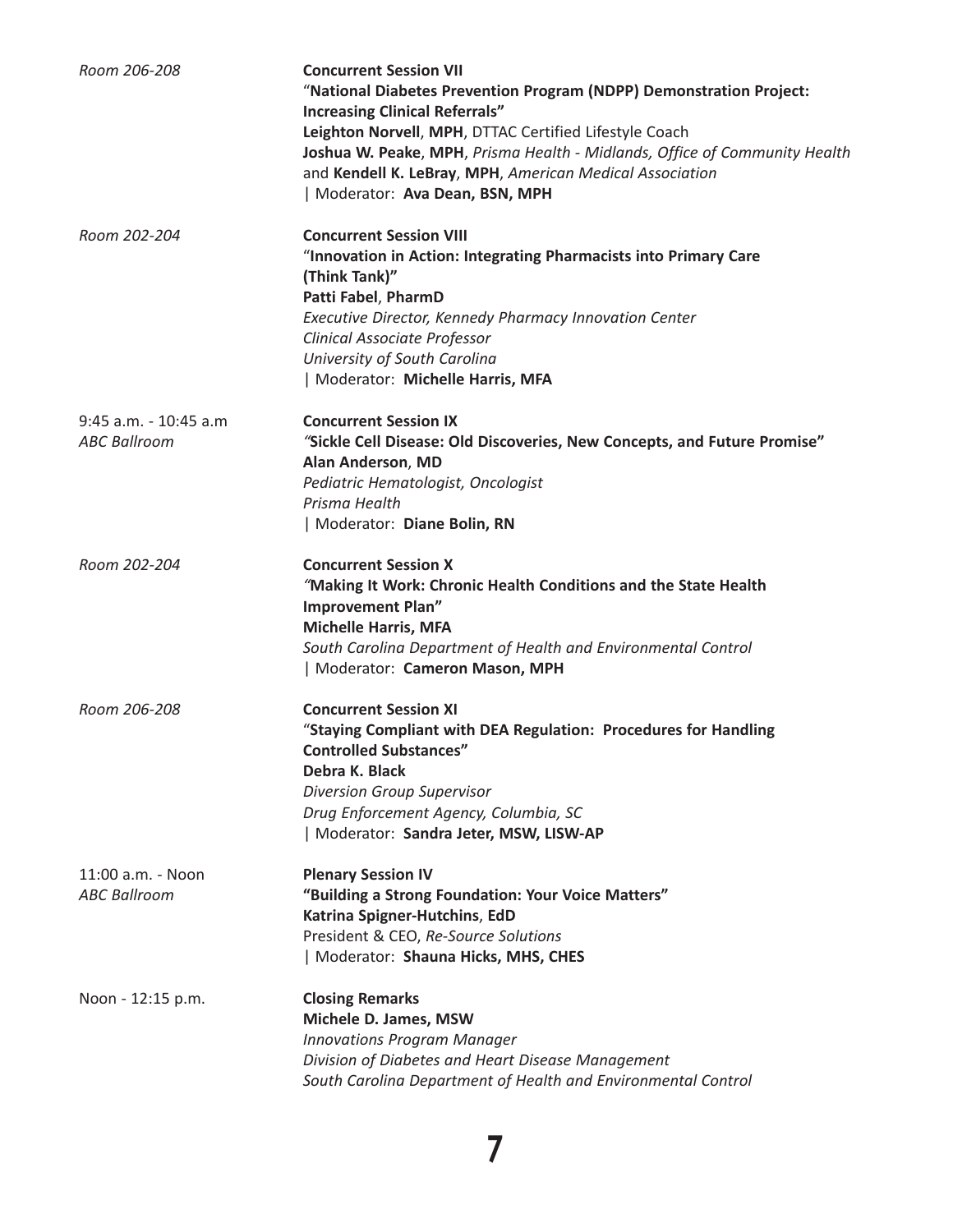# **Chronic Disease Prevention Symposium Awards**

### **Certified Diabetes Educator of the Year**

**Purpose:** This award recognizes a Certified Diabetes Educator who has made special contributions in the field of diabetes education by exhibiting dedication, innovation, and sensitivity in patient care, and has documented improvement in patient outcomes. This award recognizes the achievement of exceptional individuals who contribute to initiatives across teams within their organization and more broadly to the diabetes community, above and beyond their clinical duties. Nominees should be viewed as role models and highly regarded within the community of diabetes educators and should demonstrate exemplary innovations in patient education or diabetes care. These innovations should have an impact on a local and statewide level.

### **Diabetes Champion of the Year**

**Purpose:** This award recognizes an individual or organization for outstanding contributions to the care of people with diabetes and/or for improving systems of care for people with diabetes.

#### **National Diabetes Prevention Program Lifestyle Change Coach of the Year**

**Purpose:** This award recognizes a Lifestyle Change Coach who has made special contributions in the field of diabetes prevention by exhibiting motivation, dedication, and innovation, in facilitating lifestyle change programs, and has documented improvement in participant outcomes. Nominees should be viewed as role models and highly regarded within the implementing organization.

#### **Hypertension Champion of the Year**

**Purpose:** This award recognizes a Health Care Provider that has made significant improvements in quality care of patients diagnosed with hypertension.

### **National Diabetes Prevention Program (National DPP) of the Year**

**Purpose:** This award recognizes a National DPP Program who has made a special contribution to prevent type 2 diabetes in the state of South Carolina through consistent program retention, innovative recruitment strategies, and overall participant engagement.

*(Awards will be presented at the Awards Luncheon on Friday, March 08, 2019 at 12:30 p.m. in Ballroom D)*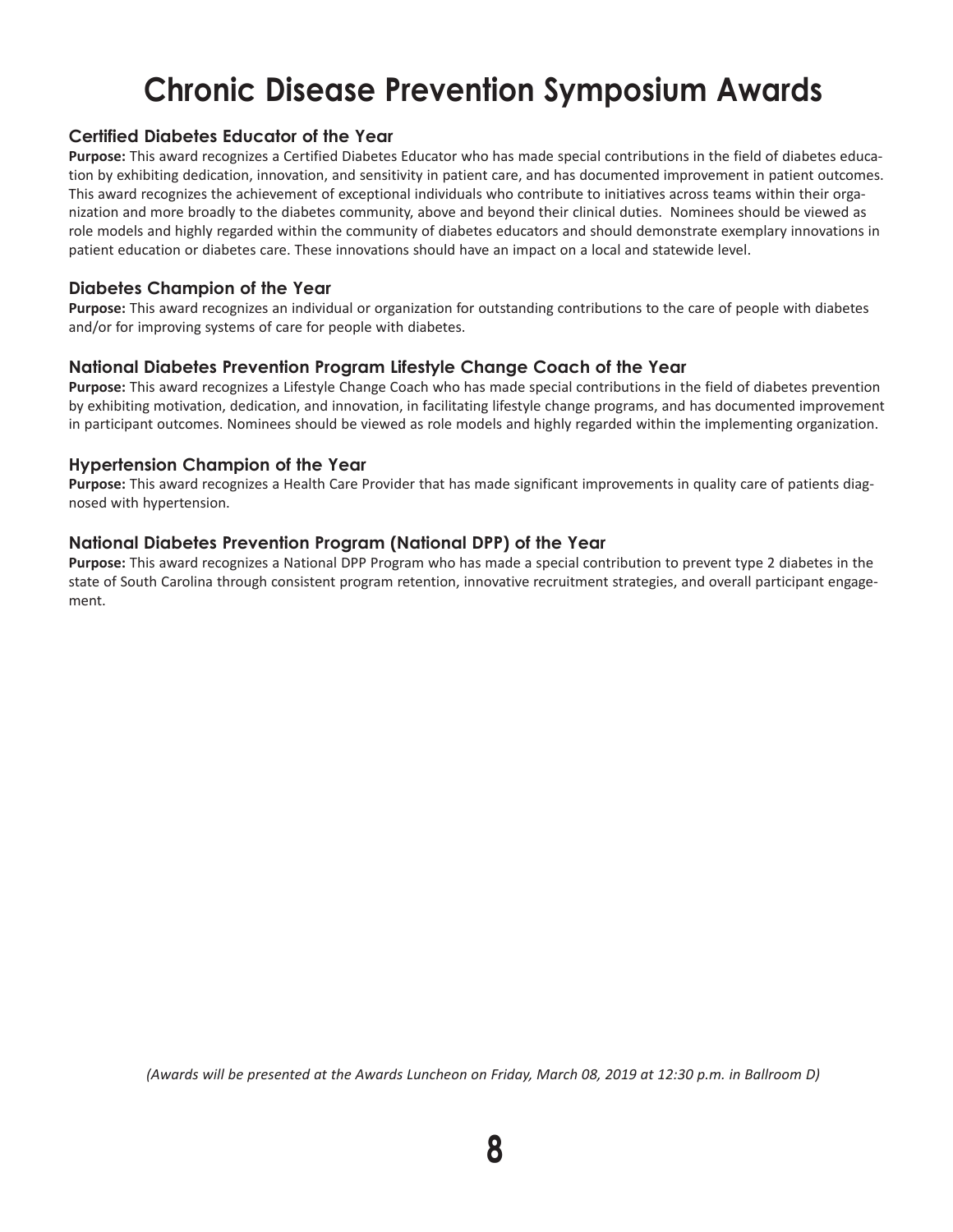#### **Disclosure Information**

In accordance with the ACCME Essentials and Standards, anyone involved in planning or presenting this education activity is required to disclose any relevant financial relationships with commercial interests in the health care industry.

Planning committee members, moderators, and presenters with **NO** relevant financial relationships.

## **Symposium Planning Committee Members**

| Phyllis Allen, SC DHEC               | Anna Johnson, SC DHEC                            |
|--------------------------------------|--------------------------------------------------|
| Lee Ansley, American Heart Assoc     | Krystal Johnson, SC DHEC                         |
| Sandra Anderson, SC DHEC             | Sharon Kelley, SC Medical Assoc                  |
| Jacqlyn Atkins, SC DHEC              | Quintasha Knox, SC DHEC                          |
| Sara Fowler Braga, South University  | Daniel Lackland, Medical University of SC        |
| Felicia Greenlee Brown, SC DHEC      | Suzette McClellan, SC DHEC                       |
| Ava Dean, BlueCross BlueShield of SC | Michelle Moody, SC DHEC                          |
| Cecily DiPiro, SC Pharmacy Assoc     | Kristian Myers, SC DHEC                          |
| Barbara Wright Downs, DTAC           | Katherine Plunkett, SC Primary Health Care Assoc |
| Malerie Hartsell, SC DHEC            | Catherine Ramsey, American Heart Assoc           |
| Shauna Hicks, SC DHEC                | Teresa Robinson, SC DHEC                         |
| Rhonda Hill, SC DHEC                 | Michele Stanek, SC Office of Rural Health        |
| Stephanie Hinton, SC DHEC            | Necole Stinson, SC Medical Association           |
| Michele James, SC DHEC               | Deitra Watson, SC Department of Juvenile Justice |
| Sandra Jeter, Volunteer, Retired     | Patricia Witherspoon, USC School of Medicine     |
|                                      |                                                  |

# **2019 Symposium Exhibitors**

|  |   |        |  | <b>Booth 100 - American Cancer Society</b> |
|--|---|--------|--|--------------------------------------------|
|  | . | $\sim$ |  |                                            |

- **Booth 101** Chronic Care Staffing
- **Booth 102** Diabetes Advisory Council of South Carolina (DAC)
- **Booth 103** SC Department of Health and Environmental Control
- **Booth 104** Forged Development
- **Booth 105** James R. Clark Memorial Sickle Cell Foundation
- **Booth 106** SC Alliance of YMCAs

*(Exhibitors will be located Hall of Fame, 1st Floor)*